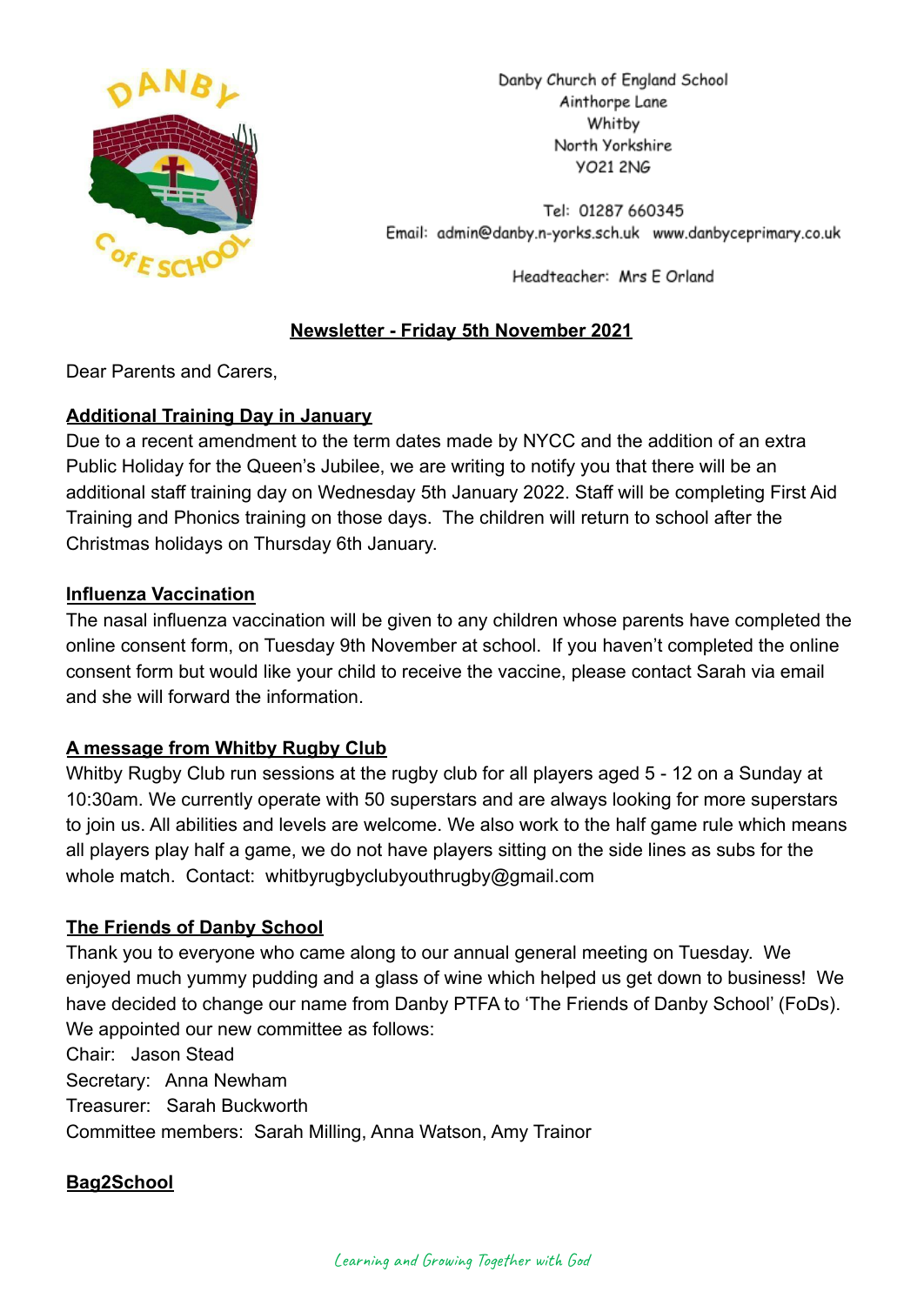Just another reminder that we will be having our Bag2School collection on Tuesday next week. Please bring your bags into school by 9am on Tuesday morning and if the weather is fine leave on the playground. If the weather is wet please bring bags into school, thank you. A list of items which can be donated can be found on their website at [bag2school.com](https://bag2school.com/what-we-collect)

### **Festive Fair at Danby Village Hall**

FoDs first event is a tombola and competition table at the Danby Festive Fair. A separate email has been sent out this morning with more details and a request for volunteers. Thank you in advance for your support.

### **Christmas Raffle Prizes**

We are starting to collect prizes for the Christmas raffle so if you have anything you can donate, please send them in to school. We're happy to store them in school if you'd like to bring them in as soon as you have acquired some! We desperately need the Christmas raffle to generate lots of funds for our PTFA so the bigger the raffle, the better! Thank you very much for your help.

### **Stay and Play Days**

Do you know someone who is starting school next September? Our second stay and play event for prospective parents is on Tuesday 9th November 2pm-3.30pm. We are inviting youngsters of nursery age and their parents to come and play and share some light refreshments. During the session there will be a chance to tour the school and meet our staff. We look forward to meeting everyone!

### **Children in Distress 'Love in a Box' Shoebox Appeal**

Please could you return any shoeboxes for the Love in a Box appeal by next Wednesday, 9th November. Many thanks for your support of this wonderful charity. If anyone needs another leaflet, please let me know.

### **Easy fundraising**

Do you do your Christmas shopping online? If you do you could help FoDS raise money with no cost or effort from you! We are registered with easyfundraising.org.uk which gives the Friends of Danby School donations if you shop online and sign up to support Danby CE VA Primary School.

It's a really easy way to raise money – you just use the easyfundraising site to shop online with more than 3,300 well known online stores like Amazon, Argos, John Lewis, ASOS, Booking.com, eBay, Boden, and M&S and when you make a purchase, the retailer sends us a free donation, at no extra cost to you.

FoDS would love to raise as much as possible for contributions towards travel costs, swimming lessons, residential trips and many more activities for the children.

Please visit our easyfundraising page at: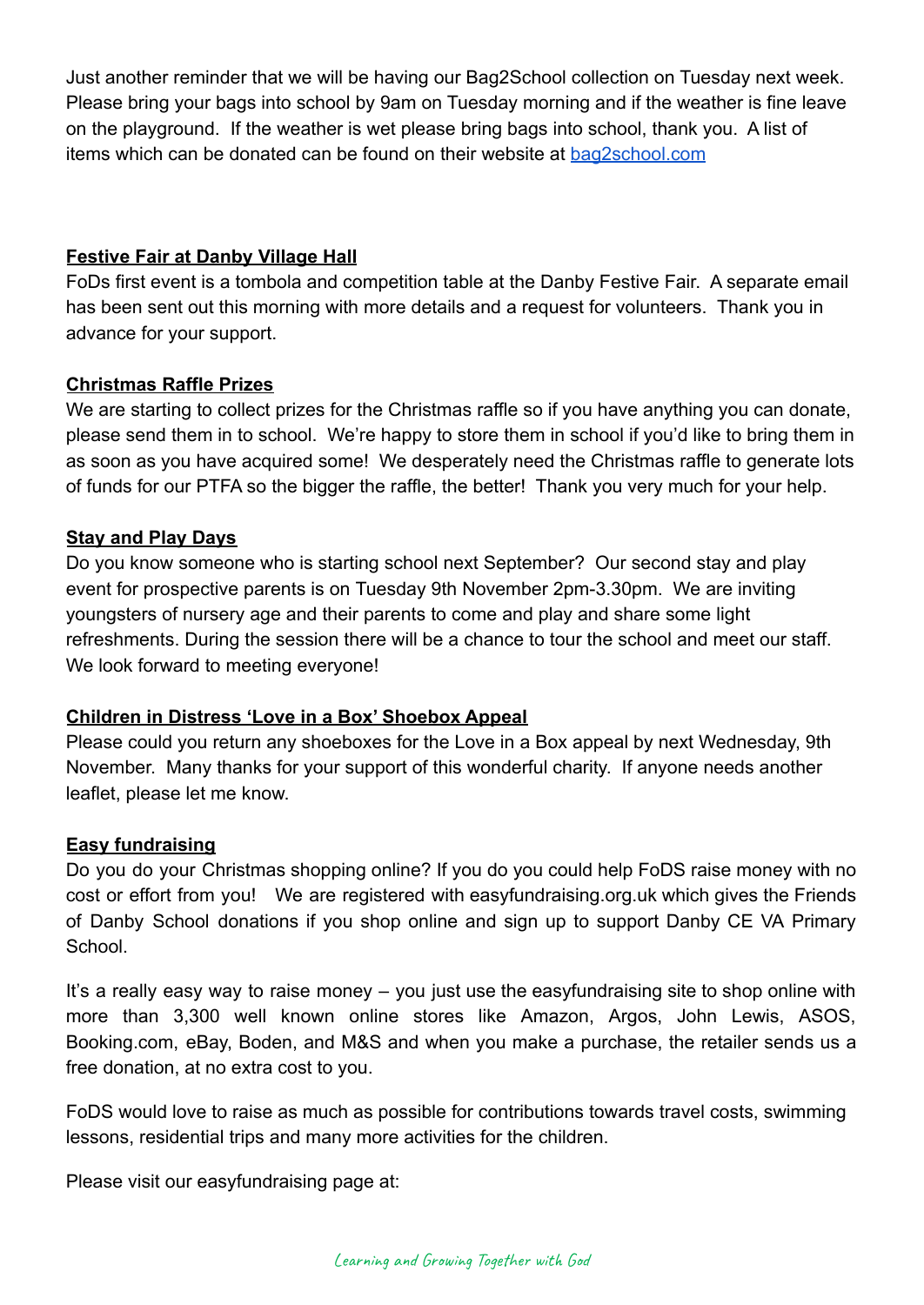and click 'join us'. Thank you.

#### **Coop Community Fund**

I am delighted to say that we have been chosen for the next round of the Co-op Local Community Fund! From 24 October 2021 to 22 October 2022 Co-op members can choose to raise funds for Danby School every time they shop. For every £1 members spend on selected Co-op branded products and services, 2p will go into their membership account.

To collect rewards and contribute to Danby School, swipe or scan your membership card every time you shop. [Click here](https://co-operate.coop.co.uk/groups/danby-church-of-england-primary-school/) for more information about our cause.

Thank you in advance for your support to our children and our school.

#### **Diary Dates**

| <b>Swimming</b>                       | Thursdays, 11/11, 25/11, 9/12,      |
|---------------------------------------|-------------------------------------|
| <b>Forest School</b>                  | Thursdays, 18/11, 2/12              |
| <b>Bag2School collection</b>          | <b>Tuesday 9th November</b>         |
| <b>Break up for Christmas holiday</b> | Friday 17th December 2021 at 3.30pm |

Next week I will be at Egton on Monday, Wednesday and Friday and at Danby on Tuesday and Thursday.

Have a really lovely half term, let's hope that the weather is kind to us!

With best wishes,

Loz Orland

Liz Orland Headteacher

# **The information below has not changed but is still relevant.**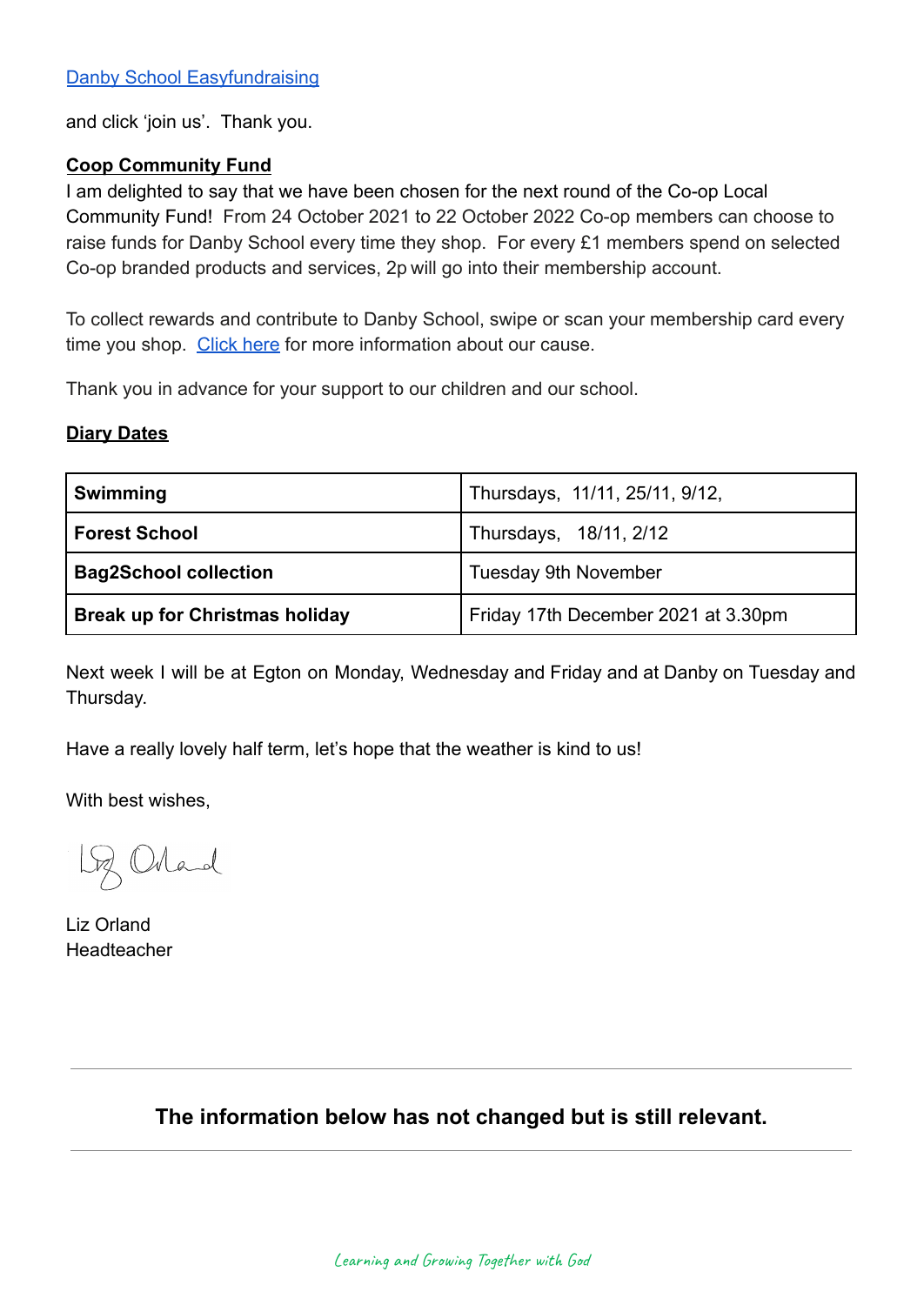### **Covid-19 current rules on self isolation**

Individuals are not required to self-isolate if they live in the same household as someone with COVID-19, or are a close contact of someone with COVID-19, and any of the following apply:

- · they are fully vaccinated
- they are below the age of 18 years and 6 months
- · they have taken part in or are currently part of an approved COVID-19 vaccine trial
- they are not able to get vaccinated for medical reasons

Instead NHS Test and Trace will make contact and advise that a PCR test is taken.

Therefore, children are allowed to come to school even if someone in their household has tested positive but only if they have no symptoms themselves.

Pupils, staff and other adults must not come into the school if they have symptoms, have had a positive test result or other reasons requiring them to stay at home due to the risk of them passing on COVID-19 (for example, they are required to quarantine).

#### **Breakfast Club**

Just a reminder that breakfast club is available daily from 8am. Bookings are not always necessary. £2.50 per child including breakfast.

#### **Esk Moors Caring Activity Club**

The Kid's Activity Club run by Esk Moors Caring runs from 5.00pm - 6.00pm at Danby Village Hall and is only £2.00 per child. Children over 8 can attend unaccompanied, children between 5-8 years old, please bring an adult. Please support your local club if you can.

#### **Computers for Sale**

As both schools have shifted onto use of laptops and Chromebooks in our classrooms, we have a number of PC's, monitors and keyboards available for purchase from Danby School if anyone is interested. They have all been cleaned of any data and are ready to be collected immediately. All money raised will go into school funds. Payment can be made via bank transfer, cash or cheque and the full amount is payable on collection. Below is a list of available items:

### **PC**

Dell Optiplex 380 Small Form Factor Intel Pentium Dual-Core E5500 (2.8Ghz) 3GB RAM DVD-ReWriter 120GB Hard Disk Drive 8x USBs (6-Rear 2-Front) Inbuild Sound Inbuild Ghraphics (Intel G41 Express Chipset) Windows 7 SP1 Installed (Windows Licence Code on Case)